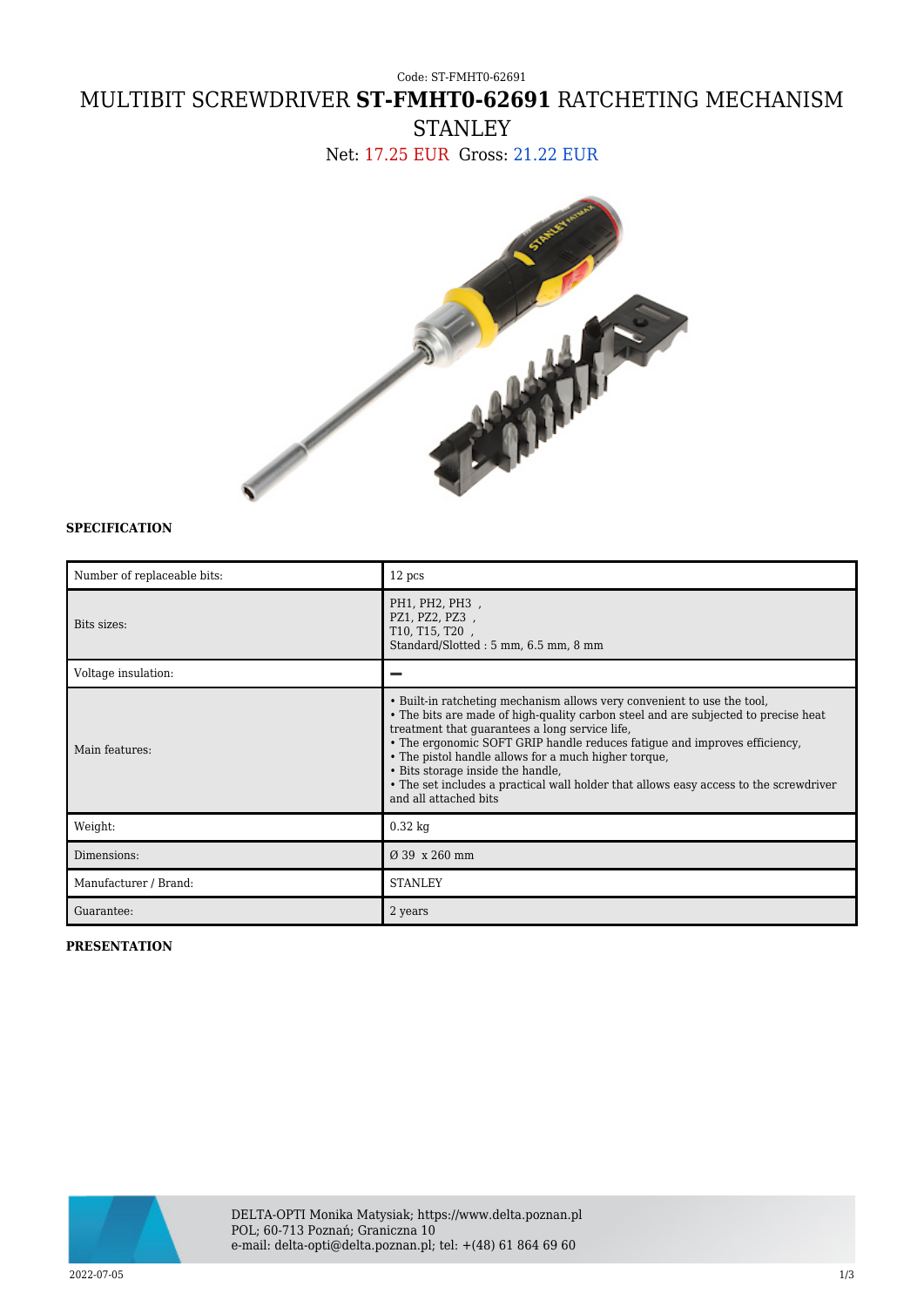



The pistol handle allows for a much higher torque:



Bits storage inside the handle:



DELTA-OPTI Monika Matysiak; https://www.delta.poznan.pl POL; 60-713 Poznań; Graniczna 10 e-mail: delta-opti@delta.poznan.pl; tel: +(48) 61 864 69 60

2022-07-05 2/3